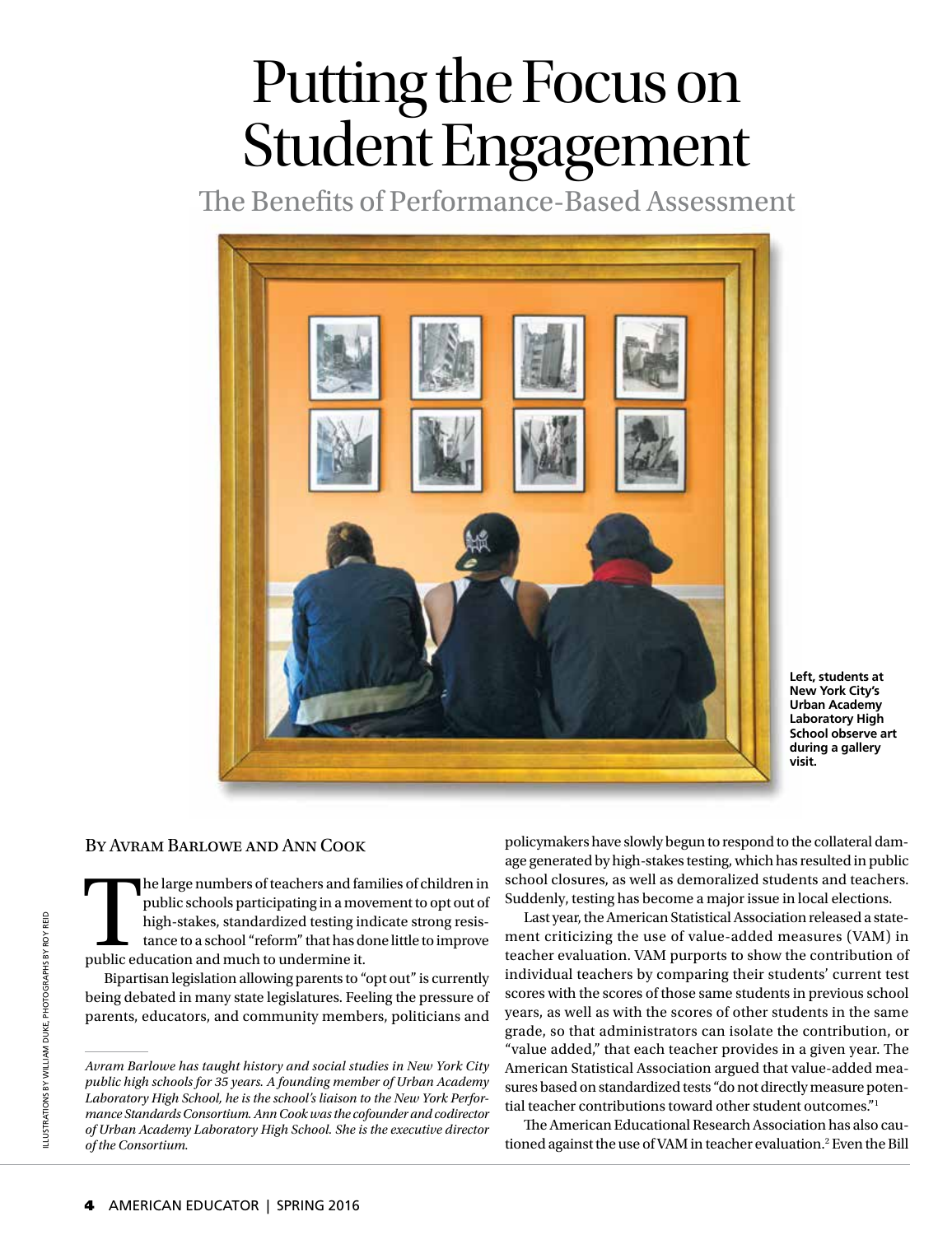& Melinda Gates Foundation, a major proponent of VAM, has backed off its initial support. $3$ 

In California, Governor Jerry Brown recently signed legislation suspending standardized exit exams the state required high school seniors to pass in order to graduate. So distrustful was Brown of the tests' value that he made the law retroactive to 2004, thus allowing students who had met all other graduation requirements to receive their diplomas.4

In New York, Governor Andrew Cuomo has also dialed back the emphasis on high-stakes testing. Cuomo and the legislature had approved a teacher evaluation system in which up to 50 percent of a teacher's evaluation was based on student standardized test scores. But in December 2015, a task force created by the governor to review the Common Core State Standards and their alignment to standardized tests recommended that such tests no longer be used to evaluate teacher and student performance. The governor has embraced the recommendations of the task force,

### The new federal law permits several states to develop assessment systems that allow for performance-based assessments in lieu of standardized tests.

whose members include Randi Weingarten, the president of the American Federation of Teachers.5

Perhaps most significant of all, last spring half a million parents across the country opted their children out of their annual standardized state tests.<sup>6</sup>

The pushback has not been confined to the states. In fall 2015, it reached the federal level when then–Secretary of Education Arne Duncan called for a cap on standardized tests and recommended that no student spend more than 2 percent of instructional time taking them. "At the federal, state, and local level, we have supported policies that have contributed to the problem in implementation," he noted. "We can and will work with states, districts, and educators to help solve it."7

A few months after Duncan's statement, President Obama signed into law the Every Student Succeeds Act, which reauthorizes the Elementary and Secondary Education Act, formerly known as No Child Left Behind. One of the hallmarks of the law is that it prohibits the federal government from mandating or prescribing the terms of teacher evaluation. And it stipulates that the giving of federal funds to schools can no longer be conditioned on using student test scores in teacher evaluation. Just as important, the law permits several states to develop and implement assessment systems that allow for performance-based assessments in lieu of traditional standardized tests.



While there are conditions and limits, states now have an opportunity to reshape their assessment and accountability systems, which in

**Above, Urban Academy students at work in a painting class.**

turn could lead to more fundamental changes in public education as a whole. We encourage them to consider implementing performance-based assessment. Given that the tide is turning away from testing for accountability purposes, a time-honored approach that has worked for students and teachers in New York deserves a second look.

#### How We Can Do Better

For more than two decades, the New York Performance Standards Consortium has offered a viable option to preparing students for college and career. The Consortium's approach relies on performance-based assessments, which include essays, research papers, science experiments, and high-level mathematical problems that have real-world applications. Instead of superficially assessing what students know and can do on a bubble test, performance-based assessments measure a student's knowledge and skills in a deep and meaningful way over time.

Just as important, they promote student and teacher ownership, essential to student engagement. Answering someone else's questions about historical events, literary genres, scientific facts, or mathematical procedures is not nearly as effective as students generating and answering their own questions, making decisions, finding their voice, and handling ambiguity.

The Consortium, a coalition of nearly 40 public high schools, has shown that acquiring academic knowledge and skills requires helping students engage with the power of ideas. The Consortium schools rely on a constructive assessment system that grows out of curriculum, respects teachers as the professionals they are, and initiates collaborative projects with other groups of teachers and schools as opposed to the competitive structures set up by past federal education policies such as No Child Left Behind and Race to the Top.

In Consortium schools, curriculum drives assessment, as it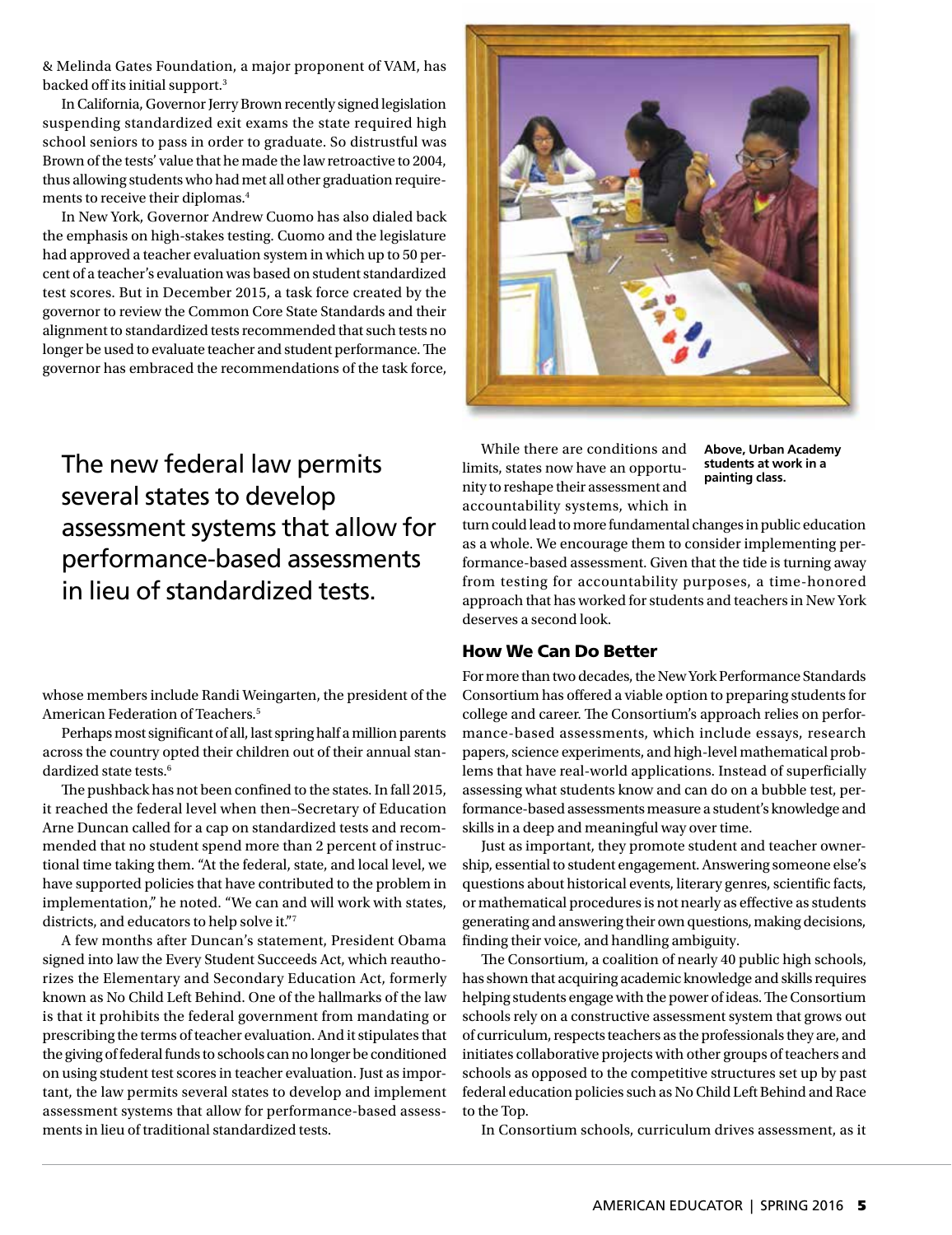should. When it's the other way around, the result is that test prep too often dominates instruction. Fortunately, Consortium schools have steered clear of this misguided practice because they

**Consortium schools prioritize projects. Right, notes from an Urban Academy student's science experiment analyzing microbes on moldy bread.**

view assessment as an extension of the learning process, not as a punitive bludgeon.

The Consortium's story began in 1992, when then–New York State Education Commissioner Thomas Sobol recognized the accomplishments of 28 small New York City public high schools. He designated these schools Compact for Learning schools and directed the New York State Education Department to draw on their expertise to help other schools that were struggling.<sup>8</sup>

Impressed with the way these schools assessed their students, Sobol granted them a waiver from most of the state's Regents exams (standardized tests in core high school subjects) required for graduation.9 Drawing on the work of distinguished educators such as Vito Perrone, Ted Sizer, and Deborah Meier,\* these schools had created successful learning environments that engaged diverse groups of students and promoted inquiry-based teaching and learning.

By 1998, however, standards-driven assessment began to dominate the educational landscape with new tests and demands for new standards. Sobol had moved on, and the new commissioner, Richard Mills, along with an assertive New York State Board of Regents, adopted a one-size-fits-all approach to curriculum, instruction, and assessment. Only the state's private school association, the New York State Association of Independent Schools, and some of the Compact for Learning schools received a waiver to remain outside this mandate.

Responding to this changing education landscape, the public schools formed the New York Performance Standards Consortium and reached out to the United Federation of Teachers, as well as the parent community and other political allies, to gain support. The move led to a direct confrontation with Mills and his allies in the state Department of Education.

When it looked like the waiver might be withdrawn, more than 1,500 parents, teachers, and students belonging to the Consortium took their case to the board of regents and state legislators. Consortium advocates argued for flexibility in ascertaining students' educational achievement through performance-based assessments and promoted the idea that the Consortium's approach produced better results.10

While not suggesting that every school adopt its system, the Consortium asked why the department did not want its schools to continue to flourish. To maintain the waiver, the Consortium focused on making public the results of the department's testdriven approach to assessment alongside the Consortium's model, which was equal to or better than existing educational approaches. Ultimately, student achievement in Consortium schools was favorably measured in terms of student demograph-



ics, school climate, and teacher retention, as well as student dropout and graduation rates.

Through a prolonged campaign that involved litigation, lobbying, mass protest, and media persuasion, the Consortium protected the waiver and Mills's efforts to rescind it were unsuccessful.

### A Look at Performance Assessments

Today, the Consortium includes 38 New York public high schools that use performance assessments in lieu of four out of the five Regents exams mandated for the state's high school graduates (students still take the Regents exam in English language arts). The 36 schools that are located in New York City are grouped together under their own superintendent. Two other schools are located in Rochester and Ithaca, and they report to their local superintendents.

The Consortium continues to support a teacher-designed, student-focused, and externally reviewed assessment system that provides a fuller and deeper measure of student achievement than standardized testing.

In building and sustaining its approach, Consortium educators understand what subsequent years of headlines and published standardized test results have failed to acknowledge: a crucial link exists among assessment, curriculum, and teaching. High-stakes, test-driven assessment inhibits collaboration among educators, hinders student engagement, and undermines critical thinking.

The Consortium's approach is based on the idea that because learning is complex, assessment should be too. In other words, if schools are to challenge students to think critically, explain their work, and pose and consider questions that involve complex responses, it follows that students should be required to demonstrate in a systematic way what they know and can do with the knowledge and skills they have learned. Thus, the Consortium's system of assessment centers around tasks in various disciplines that are assessed using rubrics that focus on skills understood to

<sup>\*</sup>Vito Perrone, former vice president of the Carnegie Foundation for the Advancement of Teaching, was a longtime opponent of standardized testing. Ted Sizer was dean of the Harvard Graduate School of Education and the founder of the Coalition of Essential Schools. Deborah Meier, the first teacher to receive the MacArthur "genius" award, is a senior scholar at New York University's Steinhardt School of Culture, Education, and Human Development and is considered the founder of the small-schools movement.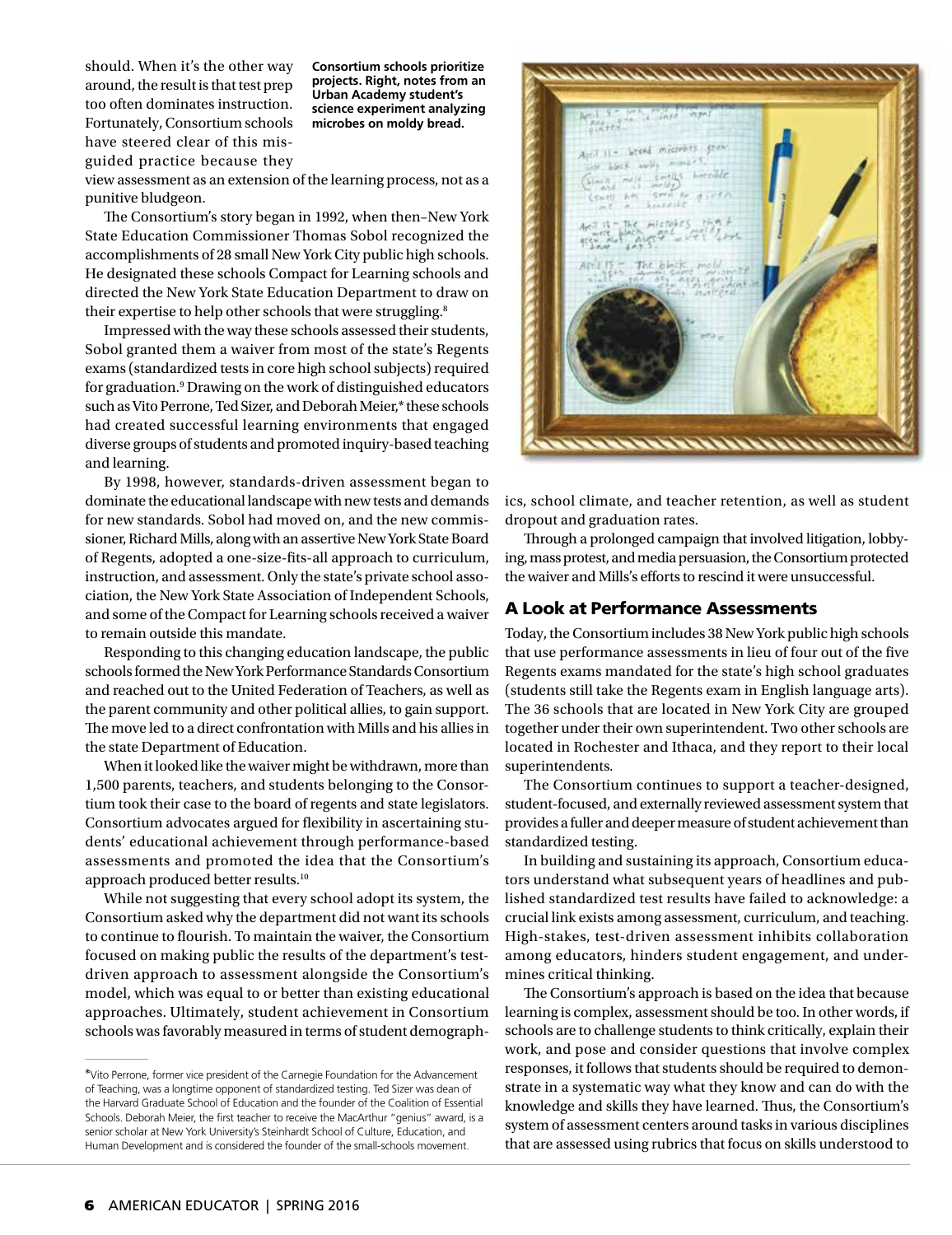be essential to the discipline. (For an example of a task and rubric, see page 11.)

In a Consortium school, students engage in extensive reading, writing, analysis, and discussion in all classrooms, which is work that builds toward the graduation or performancebased assessment tasks (PBATs) required of every Consortium student:

- An analytic essay on literature,
- A social studies research paper,
- An extended or original science experiment, and
- A higher-level mathematics problem.

### Consortium teachers cultivate a learning environment in which student voices play a critical role.

Many schools add supplementary assessments in areas such as foreign language acquisition, creative arts, physical education, and community service.

The rubrics are constructed working backward from an analysis of what knowledge and skills are required for college completion. Students demonstrate their learning through the PBATs, which are evaluated by external assessors. (For more on one external assessor's experience, see page 8.) Such individuals have not taught the particular student whose work they are assessing, and they often come from local colleges or work in fields relevant to the subject discipline. Assessors respond to student work using the rubrics for both their written and their oral presentations.

In addition to providing guidelines for how the written work is to be assessed, the rubrics for each subject area also include an oral requirement: an unscripted conversation among external assessors who, through participation in students' oral presentations, play an essential part of an authentic performance assessment.

To establish the reliability of these rubrics, Consortium teachers gather annually to participate in "moderation studies" where they regrade graduation-level PBAT papers using the subject area rubrics. They also examine the teacher assignments that helped generate the PBAT using a depth-of-knowledge assessment developed by educational research scientist Norman Webb.

PBATs incorporate commonly accepted learning standards, enjoining students to write well, read analytically, punctuate properly, solve geometry problems, and be mathematically literate, but they also require students to do work that challenges and engages their thinking. For instance, such work includes researching and writing substantive essays that analyze different viewpoints; formulating, conducting, and analyzing the findings of their own science experiments; applying mathematical concepts to concrete problems; and interviewing adults who have subjectmatter expertise. Consequently, the assignments, discussions, debates, experiments, and research projects that one sees in Consortium schools align with and often exceed college-level expectations and norms.

In Consortium schools, assessment tasks are based on curriculum and instruction; assessments are not imposed on them, which can lead to the teach-to-the-test syndrome that afflicts many public schools. With performance assessments, tasks become possibilities for further exploration only after students with teacher input—have studied the material, discussed and debated it, and also carefully weighed what might make an interesting choice for a topic or a question. Such engagement strengthens the relationship between a teacher and a student, enabling both to invest in the task and take ownership of it.

Consortium schools also differ from traditional public schools in the diversity of course offerings, which also helps to keep students engaged. For example, in one Consortium school last year, social studies offerings included (but were not limited to) semester-long classes with titles such as Constitutional Law, the Civil War and Reconstruction, Popular Culture in the 1920s and the Present, Political Philosophy, Ethics, Biographies, the History of Black Cinema, Economic Policy and the American Dream, Modern Chinese History, India: Colonialism and Independence, the History and Politics of Disney Films, Puerto Rican History, Slave Revolutions, and Comparative Religion. In each of these courses, a wide variety of sources and teacher- and student-derived questions were explored. As is standard in Consortium schools, students are allowed to choose, with teacher input, which courses and performance assessments most interest them and suit them best.

Homework assignments complement course and assessment choices and build skills required to complete performance-based assessments. The homework requires students to support their opinions and interpretations with evidence and organize their thoughts coherently.

Teachers inform students when the work they have done on a particular assignment is strong enough to merit the research and revision process involved in producing a PBAT. To begin a PBAT, a student engages in a period of intensive work, which culminates in an oral presentation of a paper to a committee of outside examiners who discuss both the paper and related topics with the student.

The final paper is added to the collection of all the student's performance-based assessments. At a minimum, the collection includes the literary essay, the social studies research paper, the original science experiment report, and the mathematics problem application. Additional PBATs as required by individual schools such as artifacts from the student's creative arts PBAT, evidence of second language learning, and internship reflections—are also included, as well as the rubrics used to assess the work.

### The Impact on Students and Teachers

The results of the Consortium's work have been well documented. Thousands of students' lives have been positively affected, and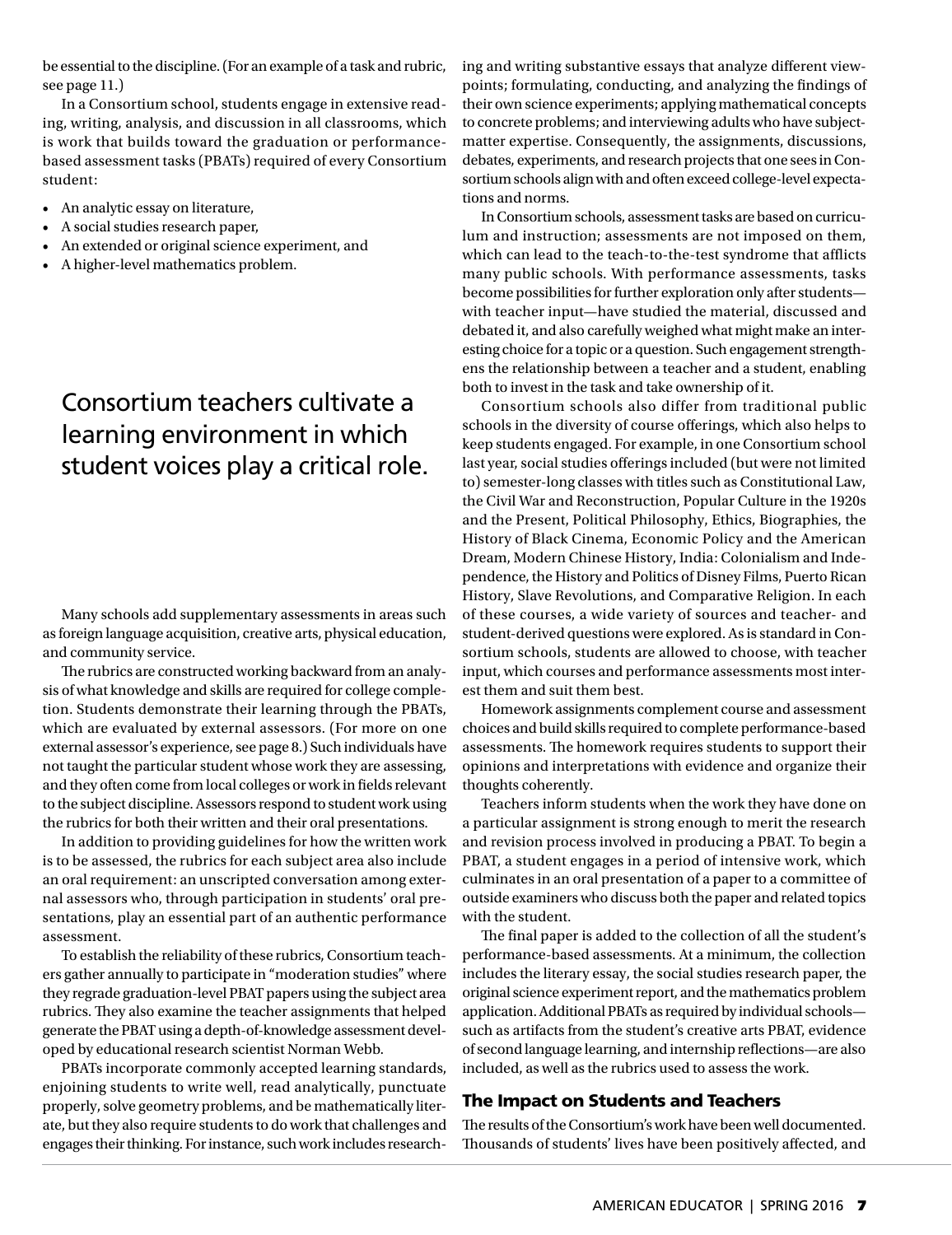hundreds of teachers have chosen to remain in the profession because of the responsibility and respect they have gained as Consortium teachers.

Consortium students include a larger percentage of minority and low-income students than the overall New York City public school population. Although they begin school with lower academic achievement, they graduate from Consortium schools and attend college at higher percentages. For example, the graduation rate of black students from Consortium schools is 74.7 percent, compared with 63.8 percent for all New York City public schools. For Latino students, the graduation rate from Consortium schools is also higher than the rate from all New York City public schools: 71.2 percent compared with 61.4 percent.<sup>11</sup>

Additionally, Consortium schools graduate twice as many special education students as New York City public schools and nearly double the number of English language learners. The four-year Consortium graduation rate for English language learners is 70.9 percent, compared with New York City's rate of 37.3 percent.

And, compared with the larger public school system, Consortium schools boast higher college acceptance and persistence rates for all students and for students of color: 83.8 percent of the Consortium's black graduating seniors and 88.3 percent of Latino graduating seniors are accepted into colleges, compared with national rates of 37 percent and 42 percent, respectively.12

Consortium teachers engage in a variety of tasks that are critical to a performance-based assessment system. They design challenging curricula and tasks, respond to student interests and

## Consortium schools boast higher college acceptance and persistence rates for all students and for students of color.

needs, develop and revise rubrics, and participate in extensive Consortium- and school-based professional development. Collaboration is extensive, from observing each other's classrooms to visiting each other's schools and serving as external evaluators for performance-based assessments, sharing curricula, and evaluating each other's work at the annual moderation studies.

The very nature of these schools enables Consortium teachers to teach differently; they strive to cultivate a learning environment in which student voices play a critical role. Instead of scripting predetermined questions and answers in the manner of some lesson plans, they learn to ask open-ended questions and respond to students' answers, turning them into new ques-

# **Learning on Display**

#### **BY ANYA KAMENETZ**

On a cloudy afternoon in January, I am sitting in a coffee shop near Hunter College waiting for a 17-year-old girl named Micaela Beigel, a student at a New York City public school called Urban Academy Laboratory High School. We have never met before, but I am here to pass judgment on one of her most important qualifications for high school graduation.

Beigel is tall and round-faced with a tiny, glittering nose stud. She introduces



*Anya Kamenetz is the lead education blogger at National Public Radio. This article is excerpted from her book* The Test: Why Our Schools Are Obsessed with Standardized Testing—But You Don't Have to Be*, available from PublicAffairs, a member of the Perseus Books Group. Copyright © 2014. The paperback edition of* The Test *has recently been released (January 2016).*

herself forthrightly with none of the difdence of your stereotypical teen. She is toting a copy of Jane Austen's *Pride and Prejudice*, heavily marked up and leafed with Post-It notes. I've been asked to reread the book too.

For the next 45 minutes, we discuss the novel—as a character study of Lizzy Bennet, as a portrait of female friendship, as a model of marriage, as a reflection on women's changing roles, as the basis for centuries of adaptations and related works. Beigel's ideas are more sophisticated than those of many college graduates I've met. She challenges a simplistic feminist critique that I put forward, referring to another class she's taken on images of women in Disney: "Just saying that *Pride and Prejudice* correlates with the marriage structure doesn't mean that's the only thing it's about. It's like the Little Mermaid: yes, she trades her voice to get a man, but she's also struggling with identity, growing up, self-confidence, determination. You need to look at all the things that come out of the story."

Urban Academy is a member of the New York Performance Standards Consortium, a group of 38 public high schools across New York state that have been thriving for more than two decades with performance assessments. The Consortium's model is now spreading across the country, in part because of the standardized testing backlash.

Instead of cramming for tests, students like Beigel learn in order to *do* things. They complete tasks designed to correspond as closely as possible to the work that artists, scientists, researchers, and other professionals do in the real world. To graduate, Urban Academy students must present a literary essay, a social studies research paper, a science experiment, and an application of higher-level mathematics.

Within reason, students can choose topics that interest them. Besides discussing *Pride and Prejudice* with me, Beigel did her "criticism proficiency" on a Roman Vishniac retrospective at the International Center of Photography, for which she interviewed attendees and led a discussion and Q&A with her classmates on the power of media.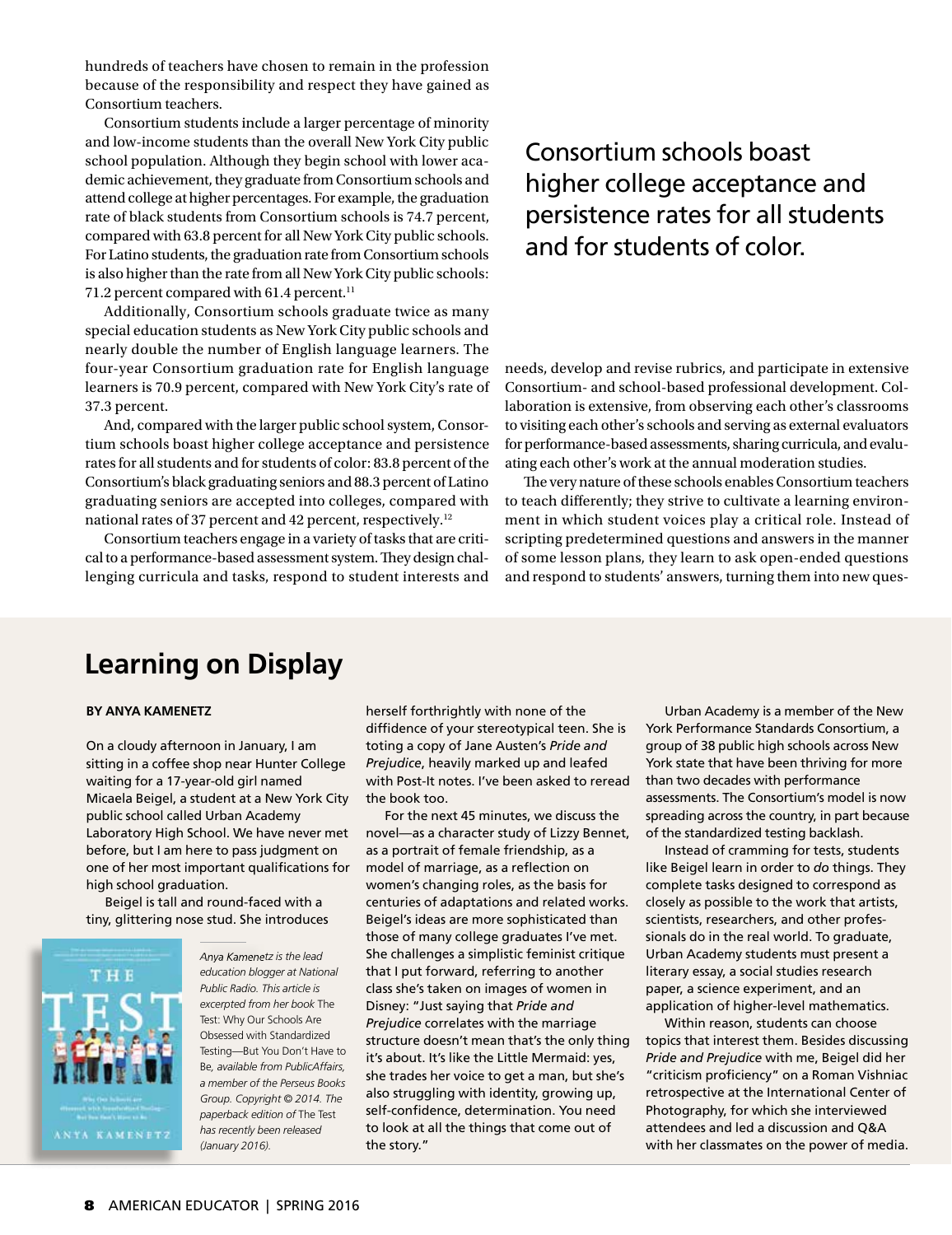

tions, if necessary. They encourage students to explain their answers with support and to expand on them with evidence.

Moreover, in developing assignments and working with students to create performance assessments, Consortium teachers engage in intellectual work that parallels the work they demand of their students. Teachers routinely engage in the scholarly

**Consortium schools encour**age field trips to enhance **learning. Left, Urban Academy students inspect sculptures in New York City's Battery Park.** 

work of locating and presenting additional materials and sources for students' consideration.

The PBATs complete this work. They give teachers a much more comprehensive picture of a student's strengths and weak-

nesses and overall achievement. The teacher can then understand the student as a reader, a writer, and a thinker in ways that teaching focused on preparing students for high-stakes tests does not allow.

To support their growth as professionals, Consortium teachers spend considerable time collaborating with colleagues, observing each other's teaching, discussing students, developing and critiquing an ever-expanding curriculum, and planning other joint work, such as team-taught courses and schoolwide projects.

The Consortium schools also participate in monthly workshops in which teachers from different schools exchange ideas about materials, methodology, student work, and challenges they face. These workshops currently include curriculum and teaching seminars in the four major disciplines (literature, social studies, science, and mathematics); a new school-mentoring project; a union representatives' political education committee; a lesbian, gay, bisexual, transgender, and queer curriculum group; a special education group; and a college advisory counselors' group. Through this work, the Consortium is creating a network where teachers can learn from each other to enhance their knowledge and skills.

She wrote an argumentative paper on culpability in the My Lai massacre and a critique comparing the book and film versions of *A Clockwork Orange*, and she is putting together a book of photographs she took at her upstate summer camp. For her science requirement, she took a class at Hunter College and conducted a psychological study of people's attitudes toward book and movie genres, applying basic statistical concepts such as correlation.

Beigel struggled in her previous, high-pressure school. After transferring, she flourished at Urban Academy, which allowed her to lean into her passions. "This is an alternative system where I get to explore new things and create," Beigel told me. "I rediscovered why I like learning—I used to feel bad about reading for fun." And, not for nothing, "I got into a good college." She'll start in the fall at Goucher.

Performance schools are wide open to the world. Students get feedback from all directions. They present their work to fellow students, teachers from other schools who haven't taught the students, academic experts, and other professionals. That's how I got here. After interviewing Ann Cook, the executive director of the Consortium, I

asked whether there was any way to observe the performance assessment process up close, and she said I was perfectly qualified to be an English evaluator.

Since 1865, the New York State Board of Regents has offered a set of subject-area examinations. In 2000, the state rewrote the exams and standards and required all students to pass at least five Regents exams, making the Regents diploma, once a kind of honors diploma, mandatory for all students. "Once Regents exams became high stakes, test prep became the curriculum," said Cook. She saw public schools that catered to diverse needs and interests, like vocational and technical education or the arts, disappearing, victims of the single standard of success. She was part of a group of high school leaders across the state interested in other ways of assessing student work. "When the Regents started on the standards kick, we got really serious and organized the Consortium formally," receiving waivers from the state to use performance-based assessments in lieu of exams. The Consortium's website is emblazoned with the tag line, "The alternative to high-stakes testing."

"I'm a terrible test taker," said Beigel of

the Regents. "A week of three-hour exams? It's the worst situation ever."

Performance learning allows students an unusual level of personalization and autonomy. This model at first seems shockingly subjective, especially if you've been spending your days looking at percentiles and proficiency scores. I know that leading up to our chat, Beigel read the novel several times over three semesters, watched many adaptations, and worked intensively with an academic mentor trained and experienced in giving her feedback. But as an outside evaluator, I sign off on a rubric and dash off my impressions of Beigel's performance to her teacher, Sheila Kosoff, more or less as set forth here, and that's that.

On reflection, I realize, as Walter Lippmann reminded his readers in 1926, that multiple-choice tests offer no more than the illusion of precision. By contrast, performance tasks put human judgment back into the equation. The process reflects the real world, where rubrics don't hold much sway either. At crucial points in life job interviews, work presentations, cocktail parties—everyone is going to have to convince a stranger that they know their stuff. And Beigel clearly did.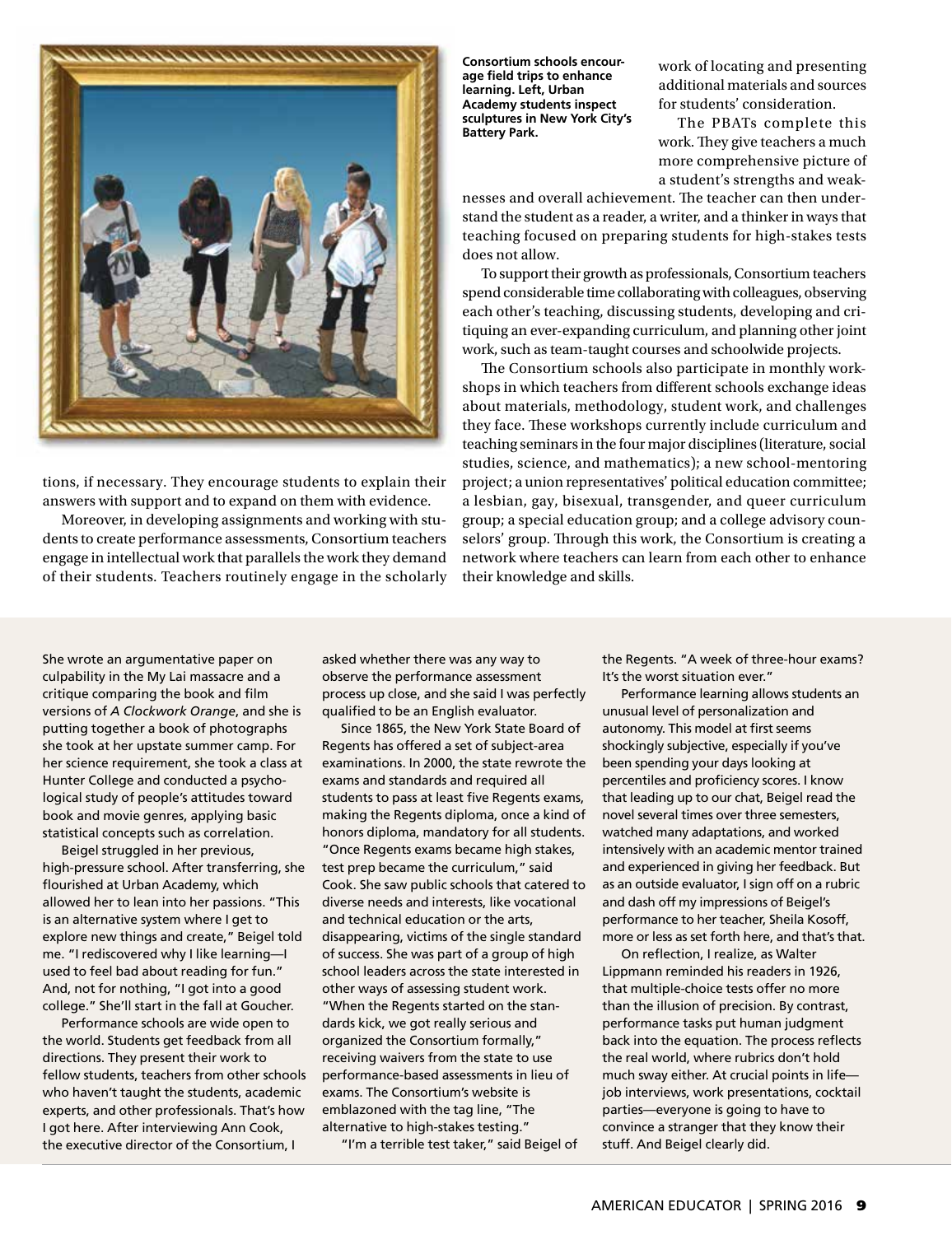### Creating Equal Educational **Opportunity**

As the Consortium schools have shown, performance assessment is a clear and superior alternative to standardized testing because it enables teachers to make effective, productive judgments about what their students know and can do.

But performance assessment is not just a better method of assessing what students have learned; it also has a powerful impact on school culture, student engagement, and curriculum and instruction. What makes an authentic performance assessment system distinct from one that is commercially mass-produced is the professionalism of its teachers and the



opportunity for student voices to be heard and respected.

Just as important, performance-based assessment exposes lowincome students to challenging curricula. Although wealthier suburban districts may already provide their students with collegeprep work, it is rare to see that level of intensity in urban schools located in high-poverty neighborhoods. The Consortium has changed that for our schools—including those in central Brooklyn and the South Bronx—and that achievement has been recognized by civil rights groups that have lauded the Consortium's commitment to equality of educational opportunity.13

In addition to support from civil rights groups, the Consortium has also received recognition from the American Federation of Teachers. In 2013, the Consortium won the AFT's Prize for Solution-Driven Unionism, a \$25,000 award honoring local unions' innovative approaches to complex problems.

Recognition of the Consortium's work has also come from longtime Consortium supporter Pedro Noguera, a professor of education at the University of California, Los Angeles. In a talk given recently to a group of educators, Noguera explained the assumptions about students and learning that guide performance assessment:

If our aim was to prepare our young people to become responsible adults then we would actually approach the work very differently in many cases. First of all we would focus on helping young people to make good decisions. To think and reason, to problem solve, to think critically.

We have to recognize that as adults our students won't just follow directions, they will have to make decisions on their own. It's something that many parents have trouble with, because they often are afraid of what happens as their children get older, and they begin to lose the ability to control who their children's friends are and how they spend their time. … And I would say that schools also play a major role in this.14

Noguera's point is one that the emphasis on testing in the name of high standards tends to miss. Many highly publicized charter schools that tout their test scores are also places where student voice and self-expression are sacrificed in the name of

restrictive rules and regulations. These schools' guiding assumption seems to be that because their students come from lives of relative chaos (upon which order must be **At Urban Academy, student engagement extends beyond textbooks. Above, students collect data for a horticulture class.**

imposed), certain rights, responsibilities, and freedoms, as well as opportunities for intellectual inquiry and exposure to a challenging, nuanced curriculum, are inappropriate.

In the same talk, Noguera keenly observed that an overemphasis on testing dovetails with how students, especially low-income students, are expected to think and behave:

Unfortunately what is often driving these high-performing schools is the idea that the kids need to be broken. That the kids' culture needs to be taken away from them and replaced with something else, because they come in with deficits. They come in as damaged goods. And these schools believe that their job is to mold the kids into something else.<sup>15</sup>

As one Consortium student put it, such an approach attempts to "take the community out of the kid."

Consortium schools, of course, would agree.

The United States today faces growing inequality, which threatens our students' futures and our own. The human rights challenge of our time must not involve preparing them to compete for diminishing shares of a fading Amer threatens our students' futures and our own. The human rights challenge of our time must not involve preparing them to compete for diminishing shares of a fading

We should seek to enhance democracy by producing educated, thoughtful citizens ready and willing to tackle the daunting problems we face. We firmly believe the ability to analyze information and apply concepts to the real world is inextricably tied to the pursuit of equality and justice. Performance assessment engages this relationship in ways that a standardized test cannot. It directly connects the development of students' academic, intellectual, and social skills while bringing students and teachers together in a joint process of learning—the very purpose of school.  $\Box$ *(Endnotes on page 43)*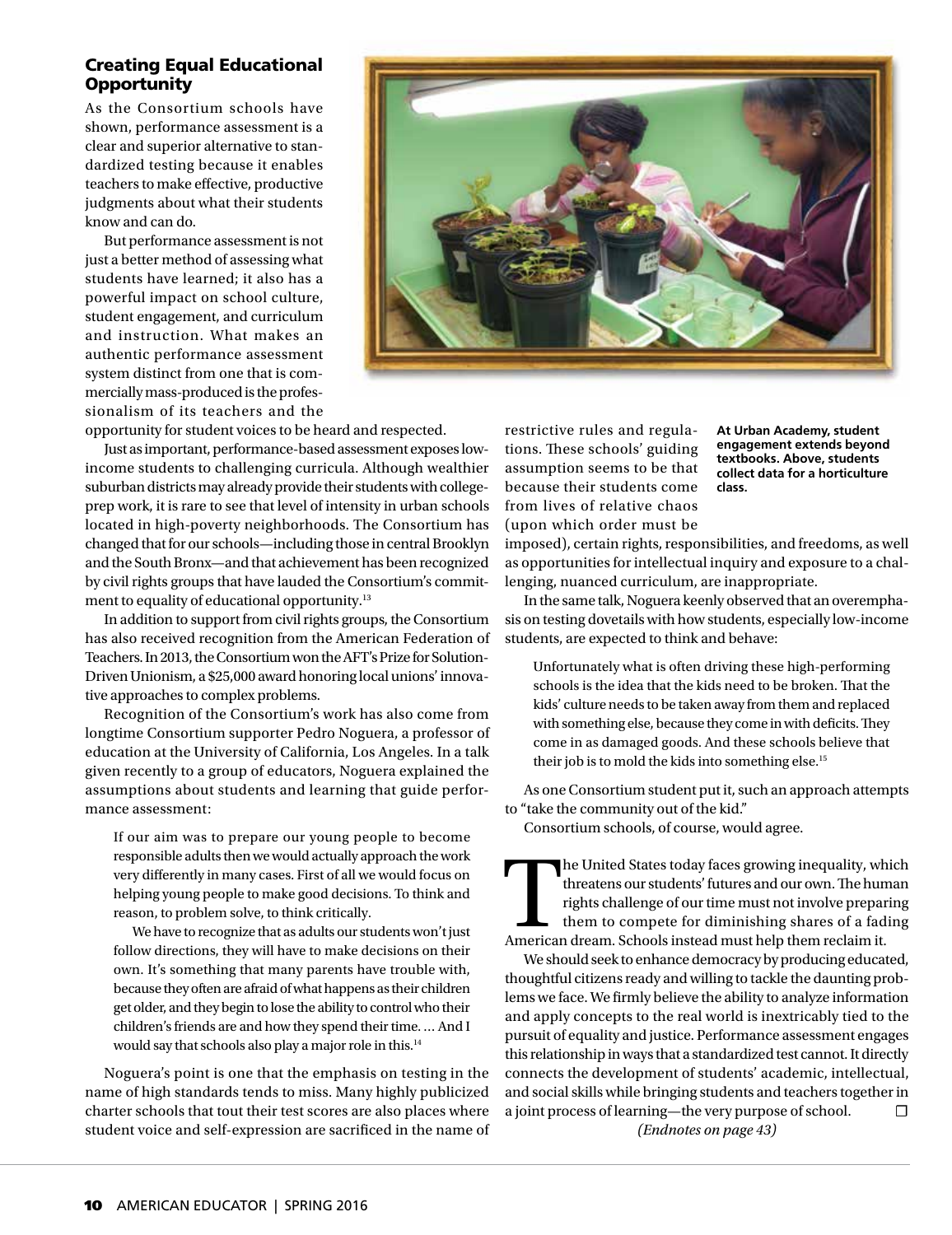### **Sample Performance Task and Rubric**

All Consortium schools require students to complete academic tasks to demonstrate college and career readiness and to qualify for graduation. In some classes, the tasks are crafted by the teacher, and in other instances, by the student. All graduation-level tasks, like the literature one shown below, are evaluated using the Consortium rubrics.

#### **Literature Task**

The student will write a well-developed

literary analysis, using a text of appropriate complexity and showing connections between the text and other substantial issues, such as a larger issue or theme, another work of literature, the historical or biographical context, a filmed version of the text, or noted works of relevant criticism.

The paper is organized around a compelling argument and thesis, uses relevant evidence and quotations that support the argument, and provides

meaningful interpretation of texts. In addition to demonstrating accepted conventions for writing, the paper also has evidence of a student's voice and style.

Each student also presents orally, either defending the paper or by demonstrating ability to adapt skills to a new text, which the student has read independently.

External evaluators assess both written and oral work using the Consortium rubric for a literary analysis shown below.

| <b>Performance Indicators</b>                | Outstanding                                                                                                                                                                                                                                                                                                                                       | Good                                                                                                                                                                                                                                                                                                                                                     | Competent                                                                                                                                                                                                                                                                                                                  | <b>Needs Revision</b>                                                                                                                                                     |
|----------------------------------------------|---------------------------------------------------------------------------------------------------------------------------------------------------------------------------------------------------------------------------------------------------------------------------------------------------------------------------------------------------|----------------------------------------------------------------------------------------------------------------------------------------------------------------------------------------------------------------------------------------------------------------------------------------------------------------------------------------------------------|----------------------------------------------------------------------------------------------------------------------------------------------------------------------------------------------------------------------------------------------------------------------------------------------------------------------------|---------------------------------------------------------------------------------------------------------------------------------------------------------------------------|
| Thesis and organization                      | <b>Efficiently organizes</b><br>paper around a clear,<br>compelling argument<br>Develops argument<br>thoughtfully and<br>persuasively<br>Uses relevant, convincing<br>evidence and quotations<br>that thoroughly support<br>argument                                                                                                              | Has a clear argument<br>Effectively organized and<br>developed coherently<br>around central argument<br>Uses relevant evidence<br>and quotations that<br>support central argument                                                                                                                                                                        | Has a central idea<br>Mostly organized around<br>a central idea, but may<br>lose focus at times<br>Uses relevant evidence<br>and quotations to support<br>central idea                                                                                                                                                     | Lacks a central idea<br>Unfocused organization<br>Little, irrelevant, or no<br>evidence used                                                                              |
| Analysis                                     | Provides deep insight and<br>creates meaningful<br>interpretation of texts<br>Elaborates on central<br>argument and meaning of<br>supporting evidence;<br>answers question, "So<br>what?"<br>Considers author's<br>$\bullet$<br>language, craft, and/or<br>choice of genre<br>Analysis drives discussion<br>of literary elements when<br>relevant | Creates meaningful<br>interpretation of texts<br>Explores central argument<br>and meaning of<br>supporting evidence;<br>answers question, "So<br>what?"<br>Analysis drives discussion<br>of literary elements when<br>relevant                                                                                                                           | Provides basic interpreta-<br>tion of texts<br>Develops central idea and<br>explains choice of<br>evidence and quotations                                                                                                                                                                                                  | Summarizes or uses faulty<br>analysis<br>Little or no interpretation<br>of texts<br>Little or no use of<br>evidence or quotations                                         |
| Style and voice                              | Evidence of ambition,<br>passion for subject, or<br>deep curiosity<br>Writer willing to take risks<br>Displays intellectual<br>$\bullet$<br>engagement<br>Creative, clear, and<br>appropriate use of<br>language and word choice                                                                                                                  | Evidence of a mind at<br>work<br>Evidence of interest in<br>topic<br>$\bullet$<br>Clear and appropriate use<br>of language and word<br>choice                                                                                                                                                                                                            | Communicates ideas<br>clearly<br>Shows some awareness of<br>appropriate language and<br>word choice                                                                                                                                                                                                                        | Relies on conversational<br>language<br>Little or no evidence of<br>formal or appropriate use<br>of language and word<br>choice                                           |
| Connections                                  | Makes insightful connection<br>between text and something<br>outside the text:<br>Another work of<br>literature, or<br>Historical context, or<br>Biographical context, or<br>Larger issue or theme of<br>importance (must be<br>supported with relevant<br>evidence), or<br>Film version of text, or<br>Substantial criticism                     | Makes appropriate<br>connection between text and<br>something outside the text:<br>Another work of<br>$\bullet$<br>literature, or<br>Historical context, or<br>Biographical context, or<br>Larger issue or theme of<br>importance (must be<br>supported with relevant<br>evidence), or<br>$\bullet$<br>Film version of text, or<br>Substantial criticism | Establishes a connection<br>between text and something<br>outside the text:<br>Another work of<br>literature, or<br>Historical context, or<br>Biographical context, or<br>Larger issue or theme of<br>importance (must be<br>supported with relevant<br>evidence), or<br>Film version of text, or<br>Substantial criticism | Inappropriate or no<br>connection made between<br>the text and something<br>outside the text                                                                              |
| Conventions<br>(for writing assignment only) | Mechanical and grammatical<br>errors are rare or non-<br>existent; follows accepted<br>conventions of quotations<br>and citations; uses transitions<br>effectively                                                                                                                                                                                | Few mechanical or grammati-<br>cal errors; follows accepted<br>conventions of quotations<br>and citations; makes some use<br>of transitions                                                                                                                                                                                                              | Some mechanical or<br>grammatical errors but<br>communication is not<br>impaired; demonstrates<br>knowledge of accepted<br>conventions of quotations                                                                                                                                                                       | Communication is impaired<br>by errors; little or no use of<br>conventions or quotations<br>and citations; shows little<br>awareness of appropriate use<br>of transitions |
| Presentation<br>(for oral component only)    | Communicates ideas clearly in<br>appropriate, sophisticated,<br>and original way to audience;<br>able to respond to questions<br>and expand on ideas; presents<br>complex, accurate, substan-<br>tive ideas and information<br>clearly                                                                                                            | Communicates clearly in<br>appropriate and original way<br>to audience; able to respond<br>to questions and expand<br>somewhat on ideas; presents<br>accurate, substantive ideas<br>and information clearly                                                                                                                                              | Communicates clearly in<br>appropriate way to audience;<br>able to respond accurately to<br>questions; presents some<br>substantive ideas and<br>information accurately                                                                                                                                                    | Neither clear nor appropriate<br>presentation to audience;<br>cannot respond well to<br>questions; does not present<br>accurate or substantive ideas<br>or information    |

SOURCE: NEW YORK PERFORMANCE STANDARDS CONSORTIUM, *EDUCATING FOR THE 21ST CENTURY: DATA REPORT ON THE NEW YORK PERFORMANCE STANDARDS CONSORTIUM*, 9–12.